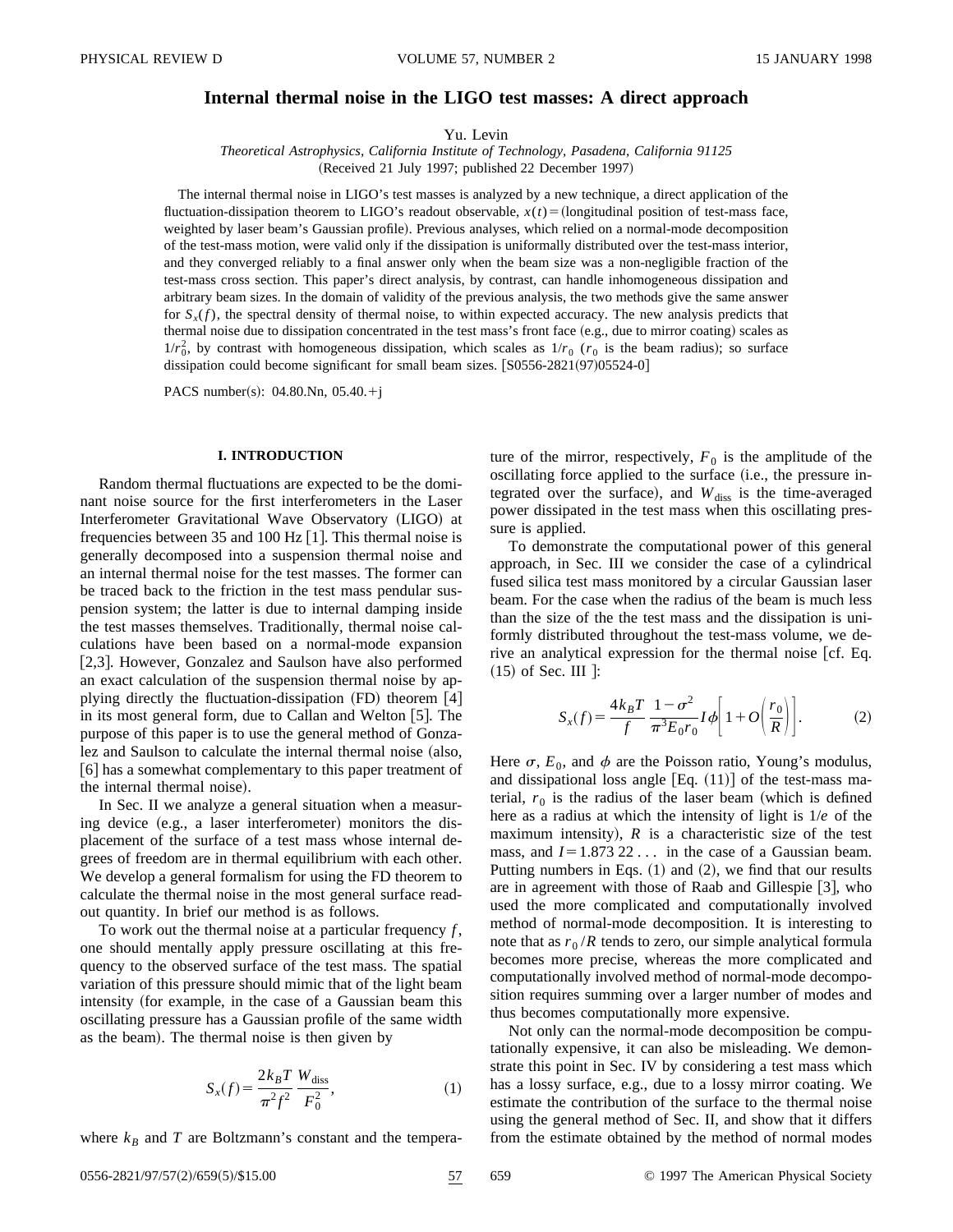(which gives a result too small by a factor of at least  $\sim r_0 / R$ ). This breakdown of the normal-mode analysis will in general happen when the sources of friction are not distributed homogeneously over the test mass. The fundamental reason is that in this case different normal modes can have a common Langevin driving force (which is not so if the defects are distributed homogeneously).

Our analysis shows that thermal noise due to surface losses near the laser beam spot scales as  $S_x(f) \propto 1/r_0^2$ , whereas thermal noise due to volume losses scales as  $1/r_0$ . Correspondingly, for small beam spots the surface losses could become significant. To protect against this, it is important to keep the surface near the laser beam spot as free of potential sources of friction as possible.

### **II. GENERAL METHOD**

For concreteness, consider a situation where LIGO's laser beam is shining on the circular surface of one of LIGO's cylindrical test masses. The phase shift of the reflected light contains information about the motion of the test-mass surface. The variable read out by this procedure can be written as

$$
x(t) = \int f(\vec{r}) y(\vec{r}, t) d^2 r.
$$
 (3)

Here  $\vec{r}$  is the transverse location of a point on the test-mass surface, and  $y(\vec{r},t)$  is the displacement of the boundary along the direction of the laser beam at point  $\vec{r}$  and time *t*. The form factor  $f(\vec{r})$  depends on the laser beam profile and is proportional to the laser light intensity at the point  $\vec{r}$  [3]; it is normalized by  $\int f(\vec{r}) d^2r = 1$ .

The internal thermal noise of the test mass is defined as the fluctuations in  $x(t)$ , and our objective is to find the spectral density  $S<sub>x</sub>(f)$  of these fluctuations. We assume that the test mass is in thermal equilibrium at temperature *T*.

Callen and Welton's generalized fluctuation-dissipation theorem  $\begin{bmatrix} 5 \end{bmatrix}$  says that the spectral density of the fluctuations of LIGO's readout variable  $x(t)$  is given by the formula

$$
S_x(f) = \frac{k_B T}{\pi^2 f^2} |\text{Re}[Y(f)]|,
$$
 (4)

where  $k_B$  is Boltzman's constant and  $Y(f)$  is a complex admittance associated with  $x(t)$ . This complex admittance can be understood and computed as follows. Introduce a special set of generalized coordinates for the test-mass degrees of freedom—a set for which  $x$  is one of the coordinates. (Since *x* is not the coordinate of a normal mode of the test mass, these generalized coordinates will not be the usual ones associated with normal modes.) Apply to the test mass a generalized force  $F(t)$  that drives the generalized momentum conjugate to *x* but does not drive any of the other generalized momenta. This generalized force will show up as the following interaction term in the test-mass Hamiltonian:

$$
H_{\text{int}} = -F(t)x.\tag{5}
$$

This driving force, together with the test-mass internal elastic forces and internal dissipation, will generate a time evolution  $x(t)$  of the observable *x*. Denote by  $F(f)$  and  $x(f)$  the Fourier transforms of the (arbitrary) driving force  $F(t)$  and the observable's response  $x(t)$ . Then the admittance that appears in the thermal noise formula, Eq.  $(4)$ , is

$$
Y(f) = 2\pi i f x(f)/F(f). \tag{6}
$$

The physical nature of the driving force  $F(t)$  can be deduced by inserting the definition  $(3)$  of the observable *x* into the interaction Hamiltonian  $(5)$ :

$$
H_{\text{int}} = -\int P(\vec{r}) y(\vec{r}, t) d^2 r,\tag{7}
$$

where

$$
P(\vec{r},t) = F(t)f(\vec{r}).\tag{8}
$$

From Eq. (7) we see that the generalized force  $F(t)$  consists of a pressure  $P(\vec{r},t)$  [Eq. (8)] applied to the test-mass surface. Note that the spatial distribution of this pressure is the same as LIGO's laser beam intensity profile.

The real part of the admittance,  $\text{Re}[Y(f)]$ , describes the coupling of the test-mass dissipation to the observable *x*. We can see this most clearly by applying an oscillatory pressure  $P(\vec{r},t) = F_0 \cos(2\pi f t) f(\vec{r})$  to the test-mass face. From the response formula  $(6)$  we infer that the power  $W_{\text{diss}}$  that this oscillatory pressure feeds into the test mass, and that the test mass then dissipates, is related to  $\left| \text{Re} \left[ Y(f) \right] \right|$  by

$$
|\text{Re}[Y(f)]| = \frac{2W_{\text{diss}}}{F_0^2}.
$$
 (9)

Substituting Eq.  $(9)$  into Eq.  $(4)$ , we get

$$
S_x(f) = \frac{2k_B T}{\pi^2 f^2} \frac{W_{\text{diss}}}{F_0^2}.
$$
 (10)

Equation  $(10)$  is the most important equation of this paper. Let us reemphasize its physical content: (1) Apply an oscillatory pressure  $\vec{P}(r, t) = F_0 \cos(2\pi ft) f(r)$  to the face of the test mass;  $(2)$  work out the average power  $W_{\text{diss}}$  dissipated in the test mass under the action of this oscillatory pressure; (3) use  $F_0$  and  $W_{\text{diss}}$  in Eq. (10) to calculate  $S_x(f)$ .

This procedure is different from the one employed in previous calculations of internal thermal noise for the LIGO and VIRGO test masses  $[2,3,7]$ . The previous authors decomposed a test-mass motion into normal elastic modes; then they calculated the contribution of each mode to  $S<sub>x</sub>$  independently and added up these contributions. This method of ''normal-mode decomposition'' works fine in many cases, but it has two drawbacks.

 $(1)$  The fundamental assumption in this method is that different normal modes have independent Langevin forces. This assumption is correct only if the sources of friction are homogeneously distributed over the test-mass volume. It breaks down if the defects are more concentrated in one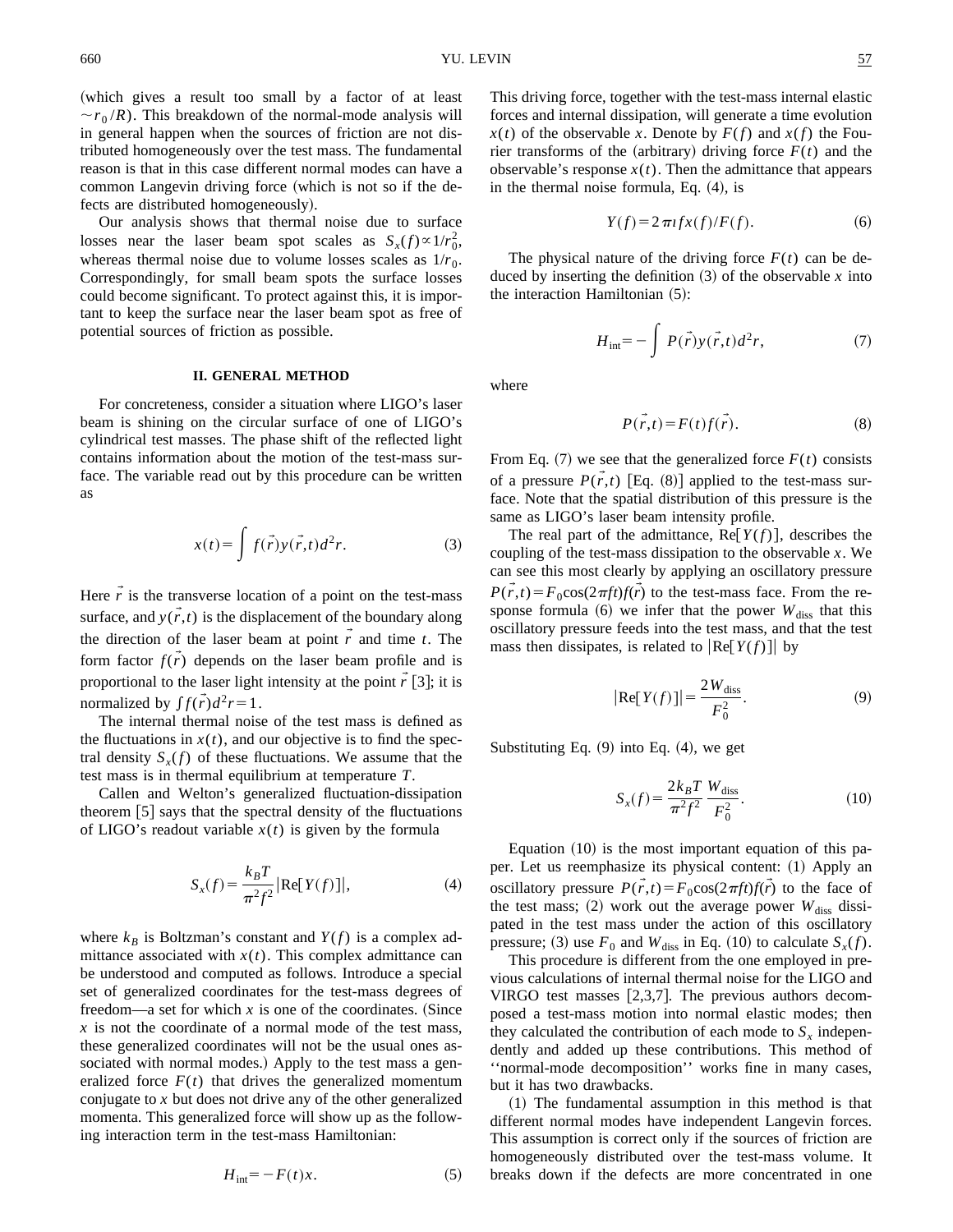place than in others— for example, when there is significant damping concentrated in the test-mass surface. We will return to this in Sec. IV.

(2) For a small laser beam diameter the sum over normal modes converges very slowly, and so one has to sum over many modes, which may be computationally expensive. By contrast, using the new method described in this paper, one can write down a simple analytic expression for the lowfrequency noise in the case of a narrow laser beam. In the next section we derive this expression and make comparison with the normal-mode decomposition results derived in  $[3]$ .

## **III. THERMAL NOISE DUE TO HOMOGENEOUSLY DISTRIBUTED DAMPING**

Consider the case where all the friction in the test mass comes from homogeneously distributed damping. It is conventional to characterize such friction by an imaginary part of the material's Young's modulus:

$$
E = E_0[1 + i\phi(f)];\tag{11}
$$

 $\phi(f)$  is called the material's "loss angle." It is suspected  $[8,2]$  that for fused silica, which will be used in LIGO's test masses,  $\phi$  might be independent of frequency within LIGO's detection band (but there is no evidence for such behavior of  $\phi$  for high-quality resonators—see [9] for some healthy scepticism). In this *f*-independent case the damping is called ''structural.''

To calculate the thermal noise for homogeneous dissipation, we express  $W_{\text{diss}}$  in Eq. (10) as

$$
W_{\text{diss}} = 2\pi f U_{\text{max}} \phi(f),\tag{12}
$$

where  $U_{\text{max}}$  is the energy of elastic deformation at a moment when the test mass is maximally contracted or extended under the action of the oscillatory pressure of Eq.  $(8)$ .

LIGO's detection frequencies  $(10-300 \text{ Hz})$  are much lower than the eigenfrequencies of the test-mass normal modes (the lowest of which is  $\sim$  6 kHz); so we can assume constant, nonoscillating pressure  $P(\vec{r}) = F_0 f(\vec{r})$  when evaluating  $U_{\text{max}}$ .

In the case when the beam profile is Gaussian and the center of the light spot coincides with the center of the transverse coordinates, we have

$$
f(\vec{r}) = \frac{1}{\pi r_0^2} e^{-r^2/r_0^2},
$$
\n(13)

where  $r_0$  is the radius of the laser beam. When the characteristic size of the test mass *R* is much greater than  $r_0$ , we can approximate the test mass as an infinite half-space in order to find *U*max . The Appendix uses elasticity theory to derive  $U_{\text{max}}$  in this case [cf. Eq.  $(A5)$ ]:

$$
U_{\text{max}} = \frac{F_0^2}{\pi^2 E_0 r_0} (1 - \sigma^2) I \left[ 1 + O\left(\frac{r_0}{R}\right) \right],\tag{14}
$$

where  $E_0$  and  $\sigma$  are the Young's modulus and Poisson ratio of the material, respectively, and  $I \approx 1.87322$ . Here  $O(r_0 / R)$ is a correction due to the finite size of the cylinder. Putting Eqs.  $(14)$  and  $(12)$  into Eq.  $(10)$ , one gets

$$
S_x(f) = \frac{4k_B T}{f} \frac{1 - \sigma^2}{\pi^3 E_0 r_0} I \phi \left[ 1 + O\left(\frac{r_0}{R}\right) \right].
$$
 (15)

Below we take the numerical values  $1$  used by Gillespie and Raab [3]:  $r_0 = 1.56$  cm,  $E_0 = 7.18 \times 10^{10}$  Pa,  $\sigma = 0.16$ ,  $\phi=10^{-7}$ , a mirror diameter of 25 cm, and the mirror length of 10 cm. Gillespie and Raab, after summing over the relevant  $\sim$  30 modes, get

$$
S_x^{\text{GR}}(100 \text{ Hz}) \approx 8.0 \times 10^{-40} \text{ m}^2/\text{Hz}.
$$
 (16)

Our analytical approximation  $(15)$  (which should be valid to within  $\sim$  10% in this case) gives

$$
S_x(100 \text{ Hz}) \approx 8.7 \times 10^{-40} \text{ m}^2/\text{Hz}.
$$
 (17)

Notice that our analytic expression in Eq.  $(15)$  gets more exact when  $r_0 / R \rightarrow 0$ , whereas, by contrast, the sum over modes converges more slowly and gets more complicated.

The ratio  $r_0/R$  may turn out to be of order unity in real experiments. In this case, Eq.  $(15)$  can only be used for order-of-magnitude estimates. To work out the exact value of the internal thermal noise, one would need to calculate  $U_{\text{max}}$ numerically. We have done such a numerical computation using finite-element techniques. More specifically, we have used finite-element software called PDEASE2D (version  $3.0$ ), which runs as part of MASCYMA (Version 2.1), to solve the elasticity equations for the loaded mirror and to compute  $U_{\text{max}}$  and, by virtue of Eqs. (12) and (10),  $S_x$ . The exact answer for the mirror and light spot parameters given above is

$$
S_x(100 \text{ Hz}) = 8.76 \times 10^{-40} \text{ m}^2/\text{Hz}, \tag{18}
$$

which is consistent (better than expected) with our analytical approximation.

The purpose of the present section is to convince the reader that the method presented in this paper is correct and could be computationally cheaper than the normal-mode expansion. The next section concentrates on the cases where a direct application of the FD theorem can be crucial for getting the right results, and the method of normal-mode decomposition fails.

### **IV. CASE OF SURFACE DAMPING**

In this section we study thermal noise due to surface losses—caused, e.g., by inadequate polishing or by a lossy mirror coating.

From Eq.  $(10)$  we see that the key quantity in the thermal noise calculation is the power dissipated in the test mass when an oscillating pressure is applied to the laser beam spot on the test-mass surface. The power dissipated at each point of the material is proportional to the square of the stress at this point. Most of the surface stress is in or near the spot to which the pressure is applied, and so

<sup>&</sup>lt;sup>1</sup>Note that our definition of the beam radius (location where intensity has fallen to  $1/e$  of its central value) differs by  $\sqrt{2}$  from the beam radius of Ref.  $\lceil 3 \rceil$  (location of  $1/e$  amplitude falloff).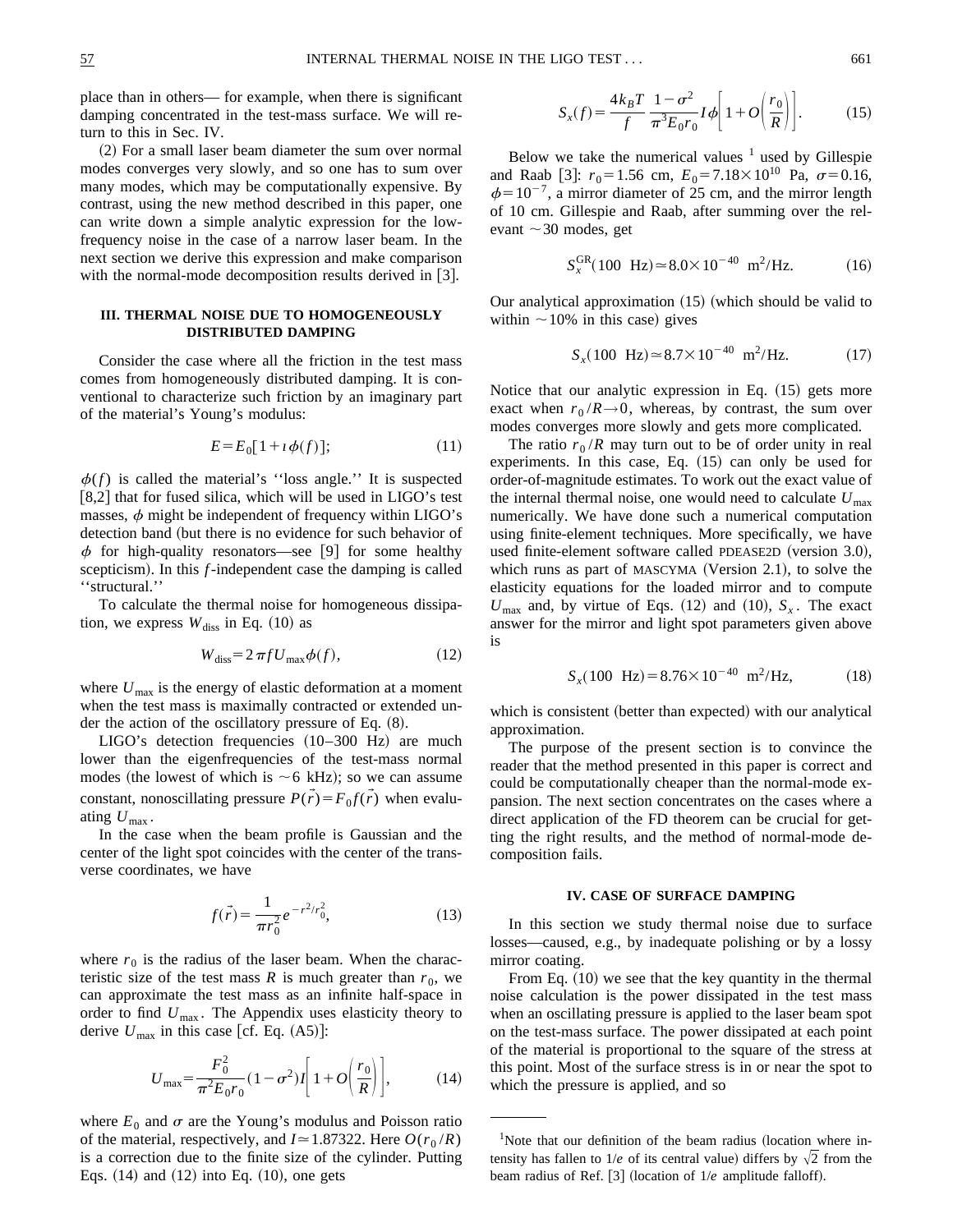$$
W_{\text{diss}}^{\text{coating}} \propto \left(\frac{F_0}{r_0^2}\right)^2 r_0^2 = \frac{F_0^2}{r_0^2}.
$$
 (19)

Thus the thermal noise due to the surface damping scales like

$$
S_x(\text{boundary}) \propto 1/r_0^2. \tag{20}
$$

For comparison, the thermal noise due to bulk damping  $[Eq.$  $(15)$  scales as

$$
S_x(\text{bulk}) \propto 1/r_0. \tag{21}
$$

Thus, as the spot size decreases, the thermal noise due to surface damping grows faster than that due to bulk damping.

Contrast this conclusion with the intuition one gets from normal-mode decomposition. There one is concerned with how much the surface contributes to the quality factors  $(Q's)$ of the normal modes. For a typical mode the strain at the surface is at most of the same order as the characteristic strain inside the test mass (likely, much less for the first few modes, because of the free boundary condition). Therefore, one would presume that the surface contributes no more than some mode-independent fraction of the test mass's *Q*'s. In order of magnitude this fraction should be the ratio of the power dissipated in the surface to that in the bulk if one applies an oscillating pressure uniformally to the whole surface, which in the context of our method corresponds to a beam radius of *R*. Therefore the normal-mode estimate of the surface thermal noise is at least  $r_0/R$  less than the correct value.

Current experiments show that the mirror coating does not contribute significantly to the *Q*'s of the test-mass normal modes. The conclusion commonly made is that coating is also not likely to contribute significantly to the internal thermal noise. The above analysis shows that this conclusion is not justified and that there might be a significant contribution of the coating to the internal thermal noise, despite the fact that *Q*'s are not significantly changed.

## **V. DISCUSSION AND CONCLUSION**

The normal-mode decomposition of the thermal noise is exact when the defects are distributed homogeneously through the volume of the test mass. However, as was shown explicitly in Sec. IV for the case of surface losses, when the defect distribution is not homogeneous, the normal-mode decomposition may be misleading, and a direct application of the fluctuation-dissipation theorem is required.

Thermal noise is ultimately linked to friction in the test mass; this friction is caused by various (structural and otherwise) defects. Those defects which are closer to the beam spot will contribute more to the thermal noise that is read out by the laser-beam phase shift. Although this fact is a direct consequence of the formalism developed in this paper, we would like to give an intuitive example in order to emphasize this point.

Consider, for the sake of simplicity, a one-dimensional elastic test mass with two identical defects *A* and *B*, as shown on Fig. 1; *A* is closer to the beam spot than *B*. Each of these defects creates a random stress which pushes apart or pulls together the left and right (relative to the defect) parts

$$
\begin{array}{c|c|c|c}\n \hline\n \text{Laser beam} & A & \text{B}\n \end{array}
$$

FIG. 1. Identical defects *A* and *B* create fluctuating stress in different parts of the test mass. The stress created by defect *A* will influence the phase shift of the laser beam readout more than the stress created by defect *B*, although both *A* and *B* make identical contributions to the *Q*'s of the test-mass elastic modes.

of the test mass. By conservation of momentum, the part of the test mass which is lighter will respond more to the random stress than the other part; therefore defect *A* will have a larger effect on the optical readout than *B*.

Note that if the defects *A* and *B* are positioned symmetrically with respect to the center of the test mass, they will have the same effect on the  $Q$ 's of all elastic modes (we assume for simplicity that only one-dimensional longitudinal modes are present—and all of them are either symmetric or antisymmetric with respect to the center). Therefore, the normal-mode decomposition applied to the test mass with just one defect—*A* or *B*—would give the same result for the thermal noise as read by the laser. Clearly, we have found yet another illustration of the breakdown of the normal-mode decomposition .

The considerations presented above lead to the following advice for real experiments: Keep the neighborhood of the laser beam spot as clean of defects as possible.

Not only does our direct application of the fluctuationdissipation theorem have broader validity than the normalmode decomposition; it is also computationally simpler. In the case of homogeneous structural damping it yields a simple analytical expression for the internal thermal noise spectrum [cf. Eq.  $(15)$ ]:

$$
S_x(f) = \frac{4k_BT}{f} \frac{1-\sigma^2}{\pi^3 E_0 r_0} I \phi \left[ 1 - O\left(\frac{r_0}{R}\right) \right].
$$
 (22)

This result is consistent with the numerical sum over modes done in Ref.  $\lceil 3 \rceil$  and is accurate when the radius of the laser beam is small relative to the size of the test mass, i.e., in the regime when the sum over modes converges especially slowly. When  $r_0/R$  is not small, a numerical solution of the elasticity equations to deduce the dissipation power  $W_{\text{diss}}$ , and thence the thermal noise  $(10)$ , is straightforward and is probably also much simpler than performing a sum over modes.

#### **ACKNOWLEDGMENTS**

This work would not have been possible without discussions and help from Vladimir Braginsky, Ron Drever, Darrell Harrington, Nergis Mavalvala, Fred Raab, Glenn Soberman, and Kip Thorne. In particular, Glenn Soberman suggested the method of integration in Eq.  $(A4)$ , and Kip Thorne carefully reviewed the manuscript and made a few significant corrections and suggestions. This work was supported in part by NSF Grant No. PHY-9424337.